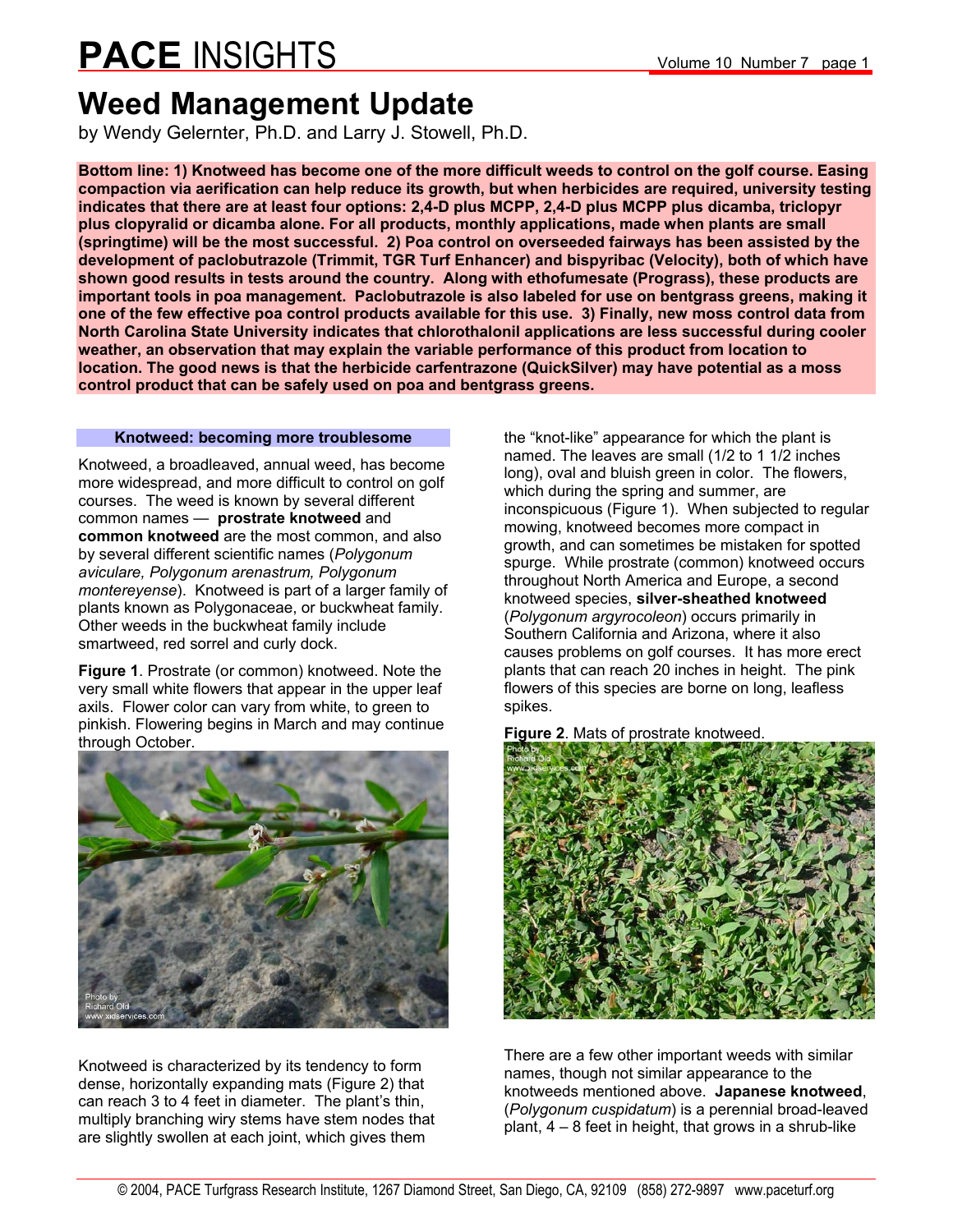habit. This weed is extremely invasive and regarded as noxious in many parts of the world. It is not yet a serious problem on golf courses, however. **Knotgrass** (*Paspalum distichum*), is a grassy, perennial weed that is closely related to dallisgrass, and is a common problem on golf courses. Because it is a grass and not a broad-leaved plant, it is not related to knotweed at all.

Management of knotweed begins with cultural practices. This weed thrives in heavily trafficked, compacted areas with low fertility. Aerification and light applications of nitrogen can help to encourage turfgrass growth and discourage further invasion by this pest. Where herbicides are necessary, postemerge applications of the products listed in Table 1 (page 2) have shown moderate levels of activity. No one product appears to be a silver bullet for this weed, and performance of the products appear to vary from region to region. This means that you may have to try side-by-side tests of a few different materials to find out what works best for you. It also means that multiple applications (usually  $21 - 28$ days apart) will be necessary, and that earlier (springtime) applications, made when the plants are smaller, will be most effective.

**Table 1.** Herbicide active ingredients (and some of the associated commercial products) that have shown activity against knotweed in university trials. Always read the most current label to confirm use directions.

| <b>Active Ingredient</b>             | Commercial<br>(trade) name    | Company             |
|--------------------------------------|-------------------------------|---------------------|
| $2,4$ -D plus<br>mecoprop (MCPP)     | 2 Plus 2                      | <b>Amrep</b>        |
|                                      | MCPP-2                        | <b>Nufarm</b>       |
| 2,4-D & dicamba &<br>mecoprop (MCPP) | <b>Bentgrass</b><br>selective | Lesco               |
|                                      | Three way<br>selective        | Lesco               |
|                                      | <b>Triplet</b>                | <b>NuFarm</b>       |
|                                      | Trimec                        | <b>PBI Gordon</b>   |
| <b>Clopyralid &amp;</b>              | <b>Confront</b>               | Dow                 |
| triclopyr                            |                               | <b>AgroSciences</b> |
| <b>Dicamba</b>                       | <b>Banvel</b>                 | <b>Micro Flo</b>    |
|                                      | Vanquish                      | Syngenta            |

#### **Velocity for poa control**

A new herbicide chemistry from Valent, Velocity (byspiribac) is closely related to the sulfonylurea group of herbicides. However, unlike most sulfonylureas, Velocity is specific for Poa annua (both annual and perennial biotypes), and does not take out ryegrass, bentgrass or other cool season turf. For this reason, it can be used as a post-emergent

control product to remove poa on fairways of bentgrass and ryegrass (overseeded and nonoverseeded). The product does not yet have a federal registration (it is expected soon), but has been granted a "Special Local Needs" (24C) label from EPA in the selected states of FL, GA, MI, NC, NJ, SC, TX.

**Figure 3.** Velocity field trial on ryegrass-overseeded bermudagrass fairways. Pelican Hill Golf Club, Steve Thomas, superintendent. March 23, 2004. Trial was conducted by Jack Schlesselman and Erin Nachbar, Valent Professional Products. Note that all treatments (except the untreated control plots, which are indicated by yellow arrows) did an excellent job of controlling poa (untreated areas are light colored due to prevalence of poa seedheads, while treated areas are dark green with ryegrass).



Prograss (ethofumesate) is currently the product of choice for poa removal on rye and bentgrass fairways. It has been compared against Velocity in several trials around the country, including one at Pelican Hills Golf Course (Newport Coast, CA; Steve Thomas, superintendent). Results from this trial mirrored those seen elsewhere in the country, and are illustrated in Figures 3, 4 and 5. In summary, the results show that:

- On overseeded fairways, two monthly applications of Velocity (in January and February) at 1.3 oz/acre provided the best poa control with the least damage to ryegrass.
- This treatment regime provided comparable control to two applications of Prograss
- Prograss is still a very useful tool, but has some limitations that Velocity will help to address. These include its harshness against non-dormant bermudagrass (see Figure 5), and the likelihood that poa resistance will develop if it is used exclusively for poa control over a period of years.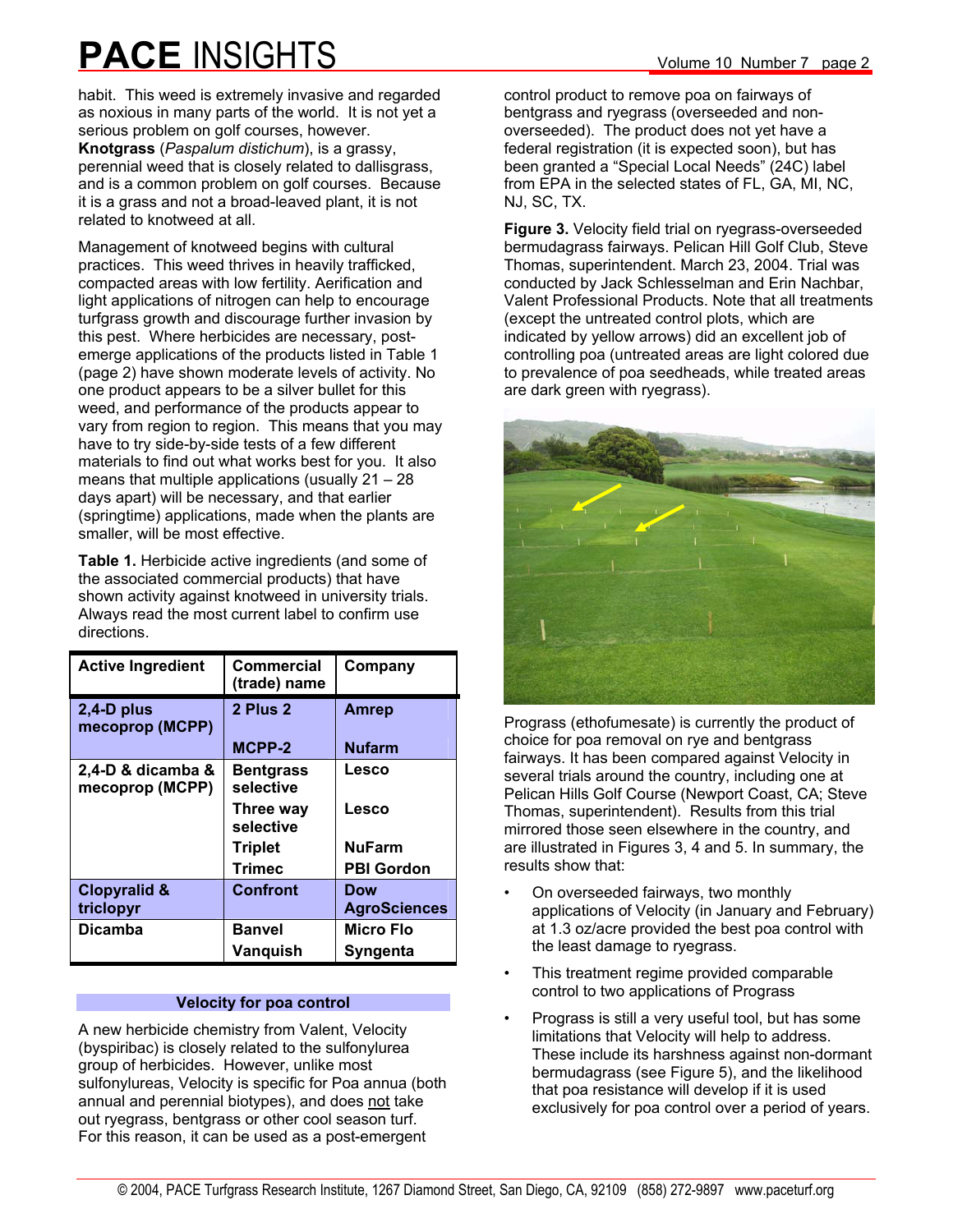In areas where Prograss can be safely used on overseeded bermudagrass (where the climate is cold enough to produce dormancy in bermudagrass), Prograss and Velocity can be rotated from one year to the next as part of a solid resistance management program. In areas where Prograss cannot be safely used on overseeded fairways (due to lack of dormancy in bermudagrass), then Velocity will provide a good new tool for poa management.

**Figure 4.** Quality of ryegrass overseeded fairways after two applications of Velocity or Prograss. March 23, 2004. Pelican Hill Golf Club, Steve Thomas, superintendent. Trial was conducted by Jack Schlesselman and Erin Nachbar, Valent Professional Products. All treatments produced greater than 97% control of poa, but the higher rates of Velocity caused some decrease in ryegrass quality. For this reason, the 1.3 oz/A rate of Velocity is the safest and most effective rate for use.



**Figure 5.** Impact of wintertime applications of Velocity and Prograss on bermudagrass activity. Pelican Hills Golf Club, August 2, 2004. Note that the plot treated with Prograss (arrow) has little or no bermudagrass present. This is because the Prograss was applied when bermudagrass was still green (non-dormant), which caused significant damage to the Bermuda. In contrast, nearby Velocity plots are a mixture of ryerass and bermudagrass.



The manufacturers recommend avoiding Velocity applications when air temperatures are below 50F, as the slow growth of ryegrass at this temperature may result in some damage to the rye. The product will not be labeled for use on greens, and should not be used on non-overseeded bermudagrass.

On bentgrass fairways, the strategy is quite different, with multiple applications timed for later in the year (May 15 – September1) against poa.

#### **And more on poa control**

Paclobutrazole (Trimmit; TGR Turf Enhancer) also has an important role to play in poa control programs — not only on overseeded fairways, but on bentgrass greens as well. This product, which is not an herbicide but is instead is a plant growth regulator, does not actually kill poa. Instead, it regulates its growth so that rye or bentgrass can outcompete it (Figure 6).

**Figure 6.** Growth suppression of Poa annua with paclobutrazole. Note that Poa annua (arrow) is much more suppressed in growth than the surrounding bentgras plants. This differential suppression allows bentgrass to gradually outcompete poa. Photo courtesy of Dean Mosdell, Syngenta.



**On bentgrass greens**, Trimmit has been most successfully used in a multi-year program that seeks to gradually remove poa from the greens. Rates of 6.4 oz/A applied monthly in the spring and again in the fall appear to provide good regulation of poa without damaging bentgrass. This program works best, however, in warmer climates where bentgrass has a competitive advantage over Poa annua. In cooler climates, the results are less dramatic.

**On overseeded fairways**, paclobutrazole also provides good control in the 80% range when a product such as Trimmit is applied in three monthly applications of 8 oz/A each during the winter months. Researchers have found that poa control increases to roughly 90% if an application of 13 oz/A of Primo